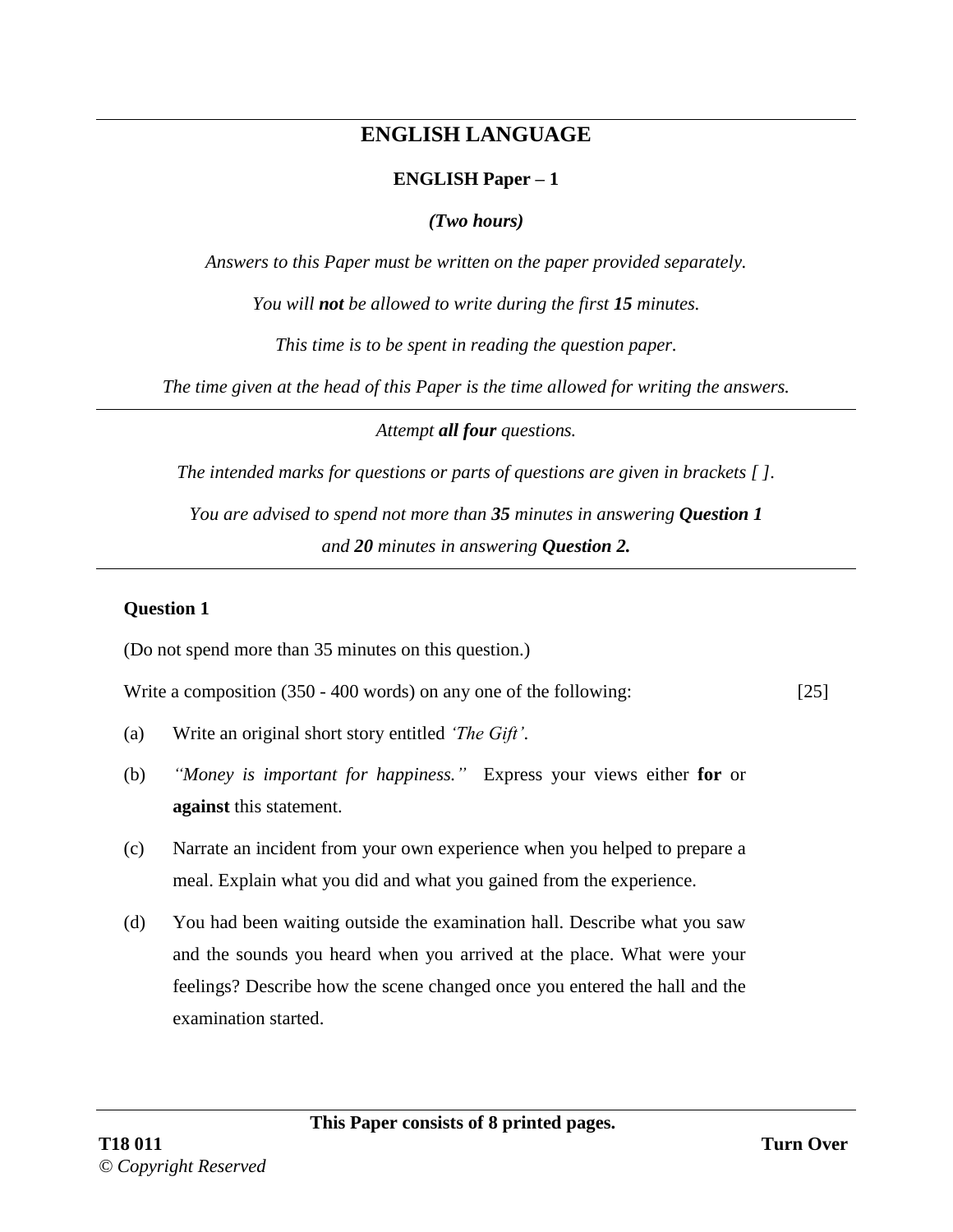(e) Study the picture given below. Write a story or a description or an account of what it suggests to you. Your composition may be about the subject of the picture or you may take suggestions from it; however, there must be a clear connection between the picture and your composition.



## **Question 2**

*(Do not spend more than 20 minutes on this question.)* 

Select *any one* of the following:

- (a) Your uncle has offered to get you a pet for your birthday. Write a letter to him telling him what you would like, give reasons for your choice and tell him how you would take care of your pet.
- (b) The traffic outside your school is very heavy and chaotic. Write a letter to the Deputy Commissioner of Police (Traffic) pointing out the danger of such heavy and chaotic traffic in a school zone. Suggest possible solutions for the problem.

[10]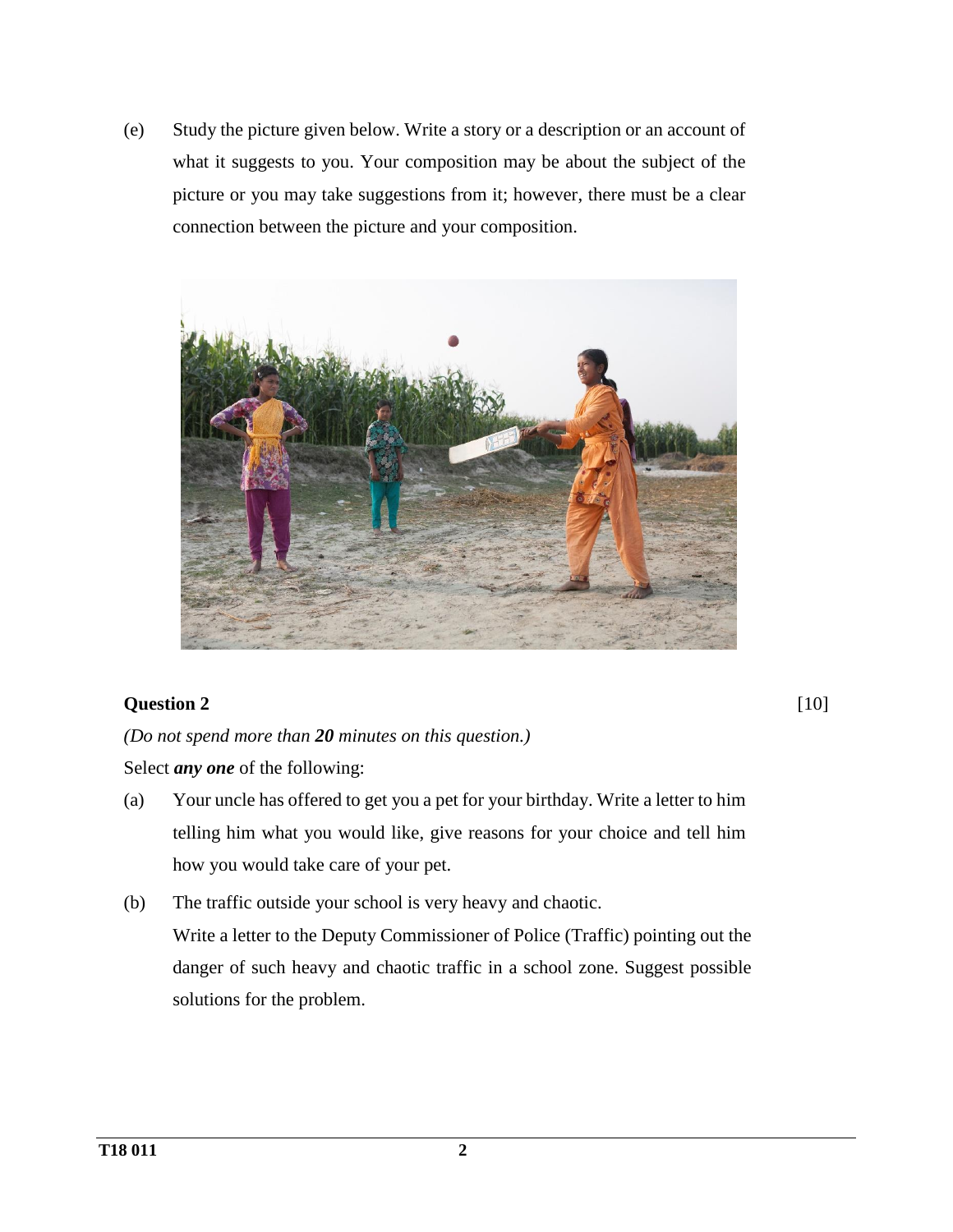## **Question 3**

Read the following passage carefully and answer the questions that follow:

Granny knew I'd been in the train for two nights, and she had a huge breakfast ready for me.

Later she told me there'd been a letter from Uncle Ken.

'He says he's the manager in Firpo's hotel in Simla,' she said. 'The salary is very good. It's a steady job and I hope he keeps it.'

Three days later Uncle Ken was on the veranda steps with his bedding roll and *battered* suitcase.

'Have you given up the hotel job?' asked Granny.

'No,' said Uncle Ken. 'They have closed down.'

'I hope it wasn't because of you.'

'No, Aunt Ellen. The bigger hotels in the hill stations are closing down.'

'Well, never mind. Come along and have your lunch.'

Over lunch, Uncle Ken talked very seriously about ways and means of earning a living.

'There is only one taxi in the whole of Dehra,' he *mused*. 'Surely there is business for another?'

'I'm sure there is,' said Granny. 'But where does it get you? In the first place, you don't have a taxi. And in the second place, you can't drive.'

'I can soon learn. There's a driving school in town. And I can use Uncle's old car.'

20

10

'I don't think it will run now,' said Granny.

'Of course, it will. It just needs some oiling and greasing and a spot of paint.'

'All right, learn to drive.'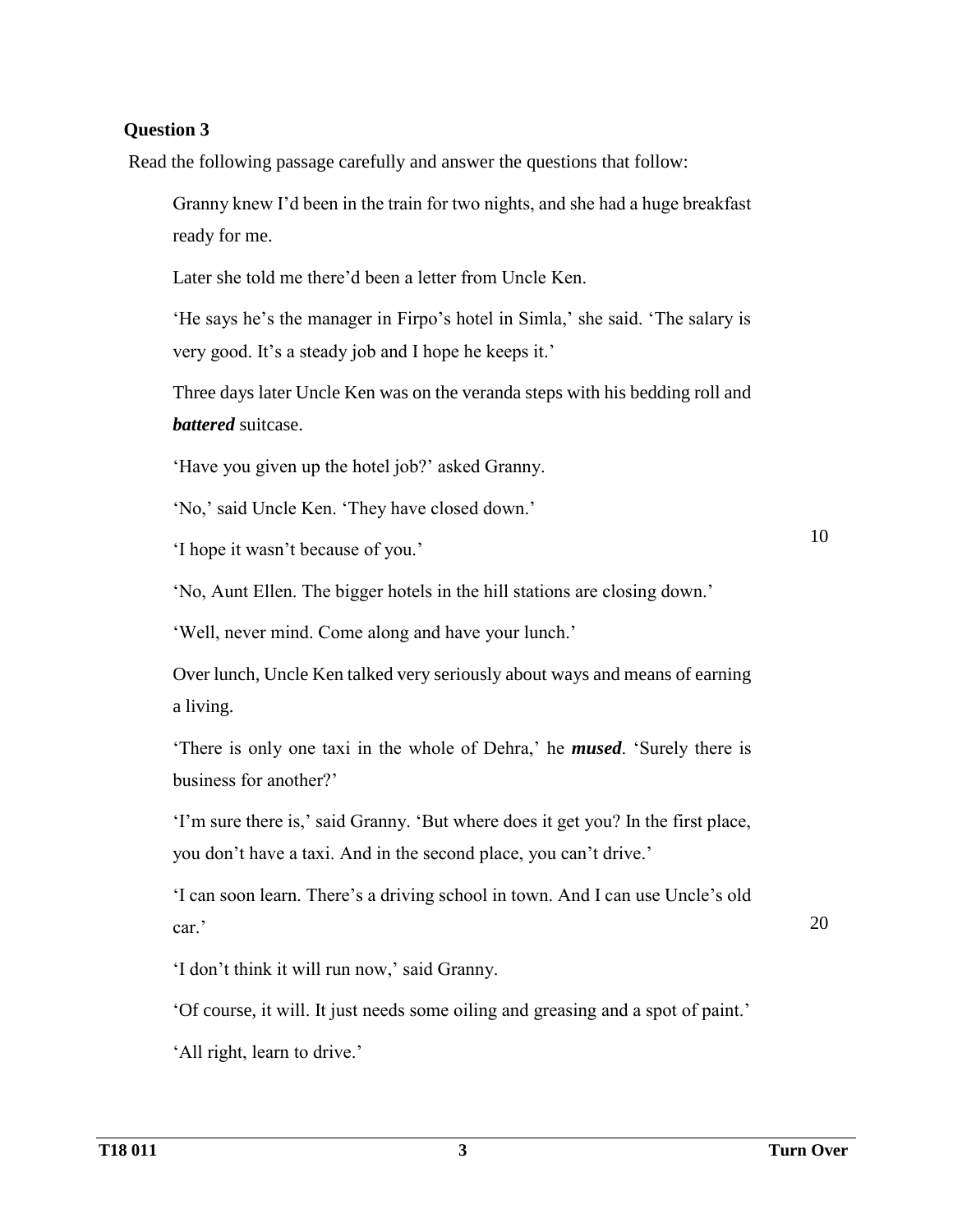So, Uncle Ken joined the driving school.

After a month Uncle Ken announced that he could drive and that he was taking the car out for a trial run.

'You haven't got your license yet,' said Granny.

'Oh, I won't take it far,' said Uncle Ken. 'Just down the road and back again.'

He spent all morning cleaning up the car. Granny gave him money for a can of petrol.

30

After tea, Uncle Ken said, 'Come along, Ruskin, hop in and I will give you a ride. Bring Mohan along too.' Mohan and I needed no urging. We got into the car beside Uncle Ken.

'Now don't go too fast, Ken,' said Granny anxiously. 'You are not used to the car as yet.'

Uncle Ken nodded and smiled and gave two sharp toots on the horn. He was feeling pleased with himself.

Driving through the gate, he nearly ran over a cat.

Miss Kellner, coming out for her evening rickshaw ride, saw Uncle Ken at the wheel of the car and ran indoors again.

40

Uncle Ken drove straight and fast, tootling the horn without a break.

At the end of the road there was a roundabout.

'We'll turn here,' said Uncle Ken, 'and then drive back again.'

He turned the steering wheel, we began going round the roundabout, but the steering wheel wouldn't turn all the way, not as much as Uncle Ken would have liked it to... So, instead he went on – and straight through the Maharaja of Jetpur's garden wall.

It was a single-brick wall, and the car knocked it down and *emerged* on the other side without any damage to the car or any of its occupants. Uncle Ken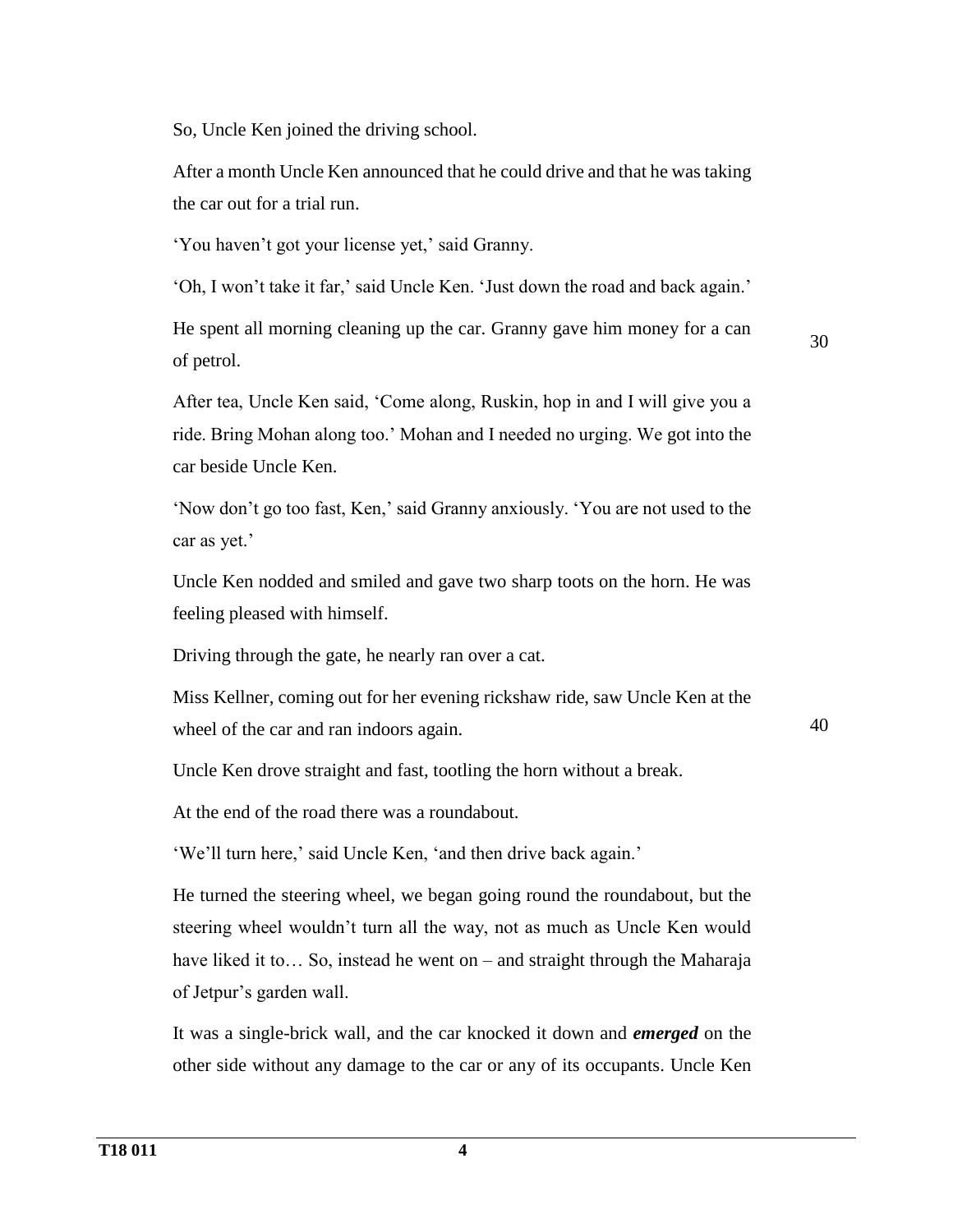|     | brought it to a halt in the middle of the Maharaja's lawn.                      | 50    |
|-----|---------------------------------------------------------------------------------|-------|
|     | Running across the grass came the Maharaja himself. When he saw that it was     |       |
|     | Uncle Ken at the wheel, the Maharaja beamed with pleasure.                      |       |
|     | 'Delighted to see you, old chap!' he exclaimed. 'Jolly decent of you to drop in |       |
|     | again. How about a game of tennis?'                                             |       |
| (a) | Give the meaning of the following words as used in the passage:                 | $[3]$ |
|     | One word answers or short phrases will be accepted.                             |       |
|     | battered<br>(line 7)<br>(i)                                                     |       |
|     | (ii) mused<br>(line 15)                                                         |       |
|     | (iii) emerged<br>(line 48)                                                      |       |
| (b) | Answer the following questions briefly in your own words.                       |       |
|     | Why did Granny hope Uncle Ken would keep his job at Firpo's hotel?<br>(i)       | $[2]$ |
|     | (ii) When Uncle Ken arrived with his luggage, Granny remarked that she          | $[2]$ |
|     | hoped the hotel had not closed down because of him. What does this              |       |
|     | remark tell you about Uncle Ken?                                                |       |
|     | (iii) Why did Uncle Ken think that driving a taxi in Dehra would be profitable? | $[2]$ |
|     | (iv) Which sentence tells you that the narrator and his friend were waiting to  | $[2]$ |
|     | be invited for a drive in a car?                                                |       |
|     | (v) Why did Miss Kellner run indoors when she saw Uncle Ken at the wheel        | $[2]$ |
|     | of the car?                                                                     |       |
|     | (vi) What was Uncle Ken's intention at the roundabout?                          | $[2]$ |
| (c) | In not more than 60 words, describe what happened after the car went<br>(i)     | [8]   |
|     | through the wall.                                                               |       |
|     | (ii) Give a title to your summary in $3(c)(i)$ . Give a reason to justify your  | $[2]$ |
|     | choice of the title.                                                            |       |
|     |                                                                                 |       |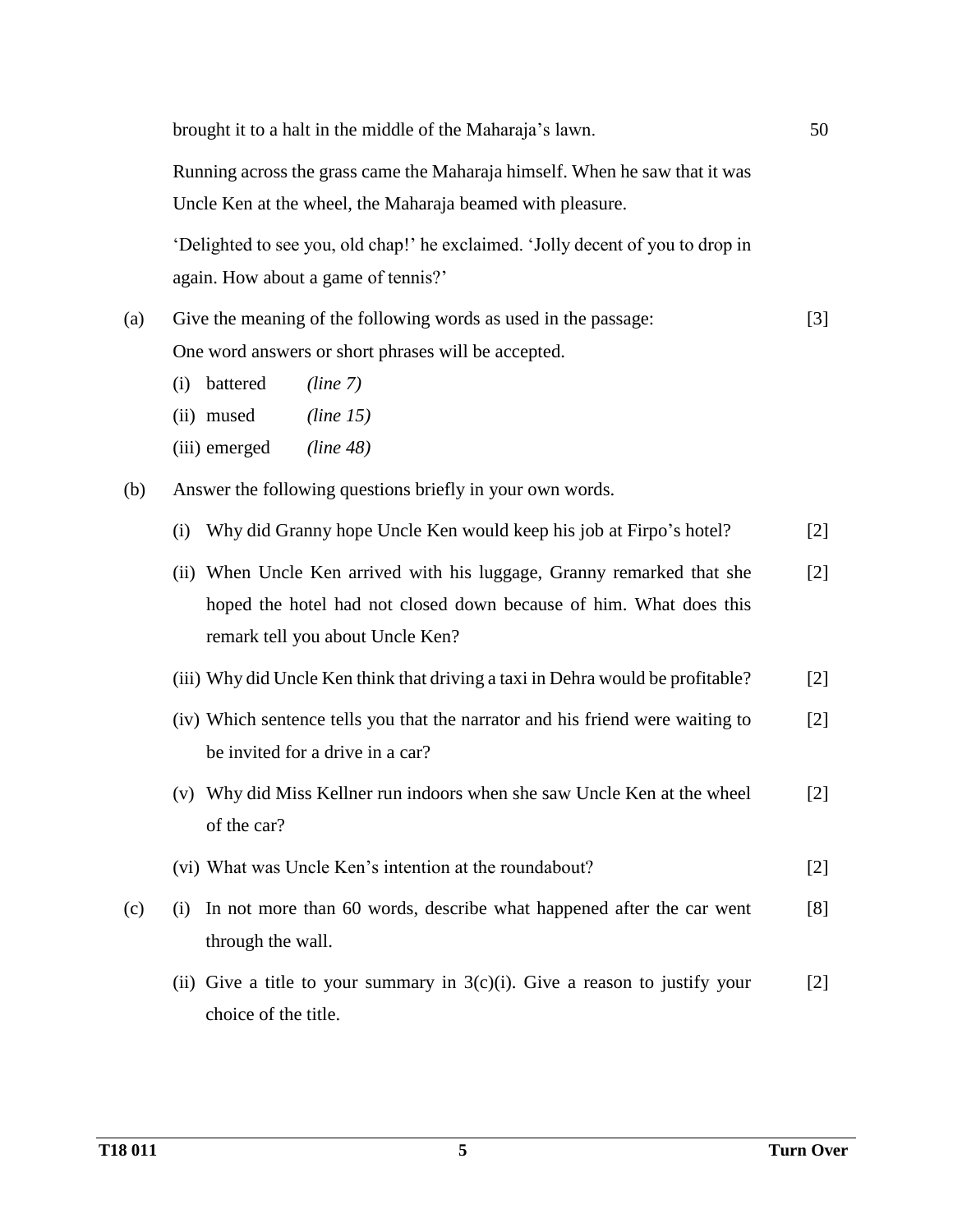#### **Question 4**

(a) Fill in each of the numbered blanks with the correct form of the word given in brackets. Do not copy the passage, but write in correct serial order the word or phrase appropriate to the blank space. [4]

#### **Example:**

(0) *beginning*

Alice was  $(0)$  \_\_\_\_\_\_\_\_\_\_\_\_ (begin) to get very tired of  $(1)$ \_\_\_\_\_\_\_\_\_\_\_(sit) by her sister on the bank and of having nothing to do: once or twice she had (2) \_\_\_\_\_\_\_\_\_\_\_\_ (peep) into the book her sister was reading, but it (3) \_\_\_\_\_\_\_\_\_\_\_\_ (have) no pictures or conversations in it, "and what is the use of a book," (4) \_\_\_\_\_\_\_\_\_\_\_\_ (think) Alice, "without pictures or conversations?"

Alice wondered whether the pleasure of (5)\_\_\_\_\_\_\_\_\_(make) a daisy-chain would be worth the trouble of getting up and picking the daisies, when suddenly a White Rabbit with pink eyes (6) (run) close by her. Alice did not think this was very remarkable, until the Rabbit actually (7) \_\_\_\_\_\_\_\_\_\_\_\_ (take) a watch out of its waistcoat-pocket, and (8)\_\_\_\_\_\_\_\_\_\_\_\_ (look) at it, and then hurried on.

## (b) Fill in each blank with an appropriate word: [4]

- (i) The poet's mother was stung \_\_\_\_\_\_\_\_\_\_\_\_ a scorpion.
- (ii) "Please write \_\_\_\_\_\_\_\_\_\_\_\_ what I tell you otherwise you will forget," the teacher said.
- (iii) The dog was hiding \_\_\_\_\_\_\_\_\_\_\_\_\_\_ the bed, barking at the stranger.
- (iv) Sheila's grandmother found it difficult to climb \_\_\_\_\_\_\_\_\_\_\_\_ the steep staircase.
- (v) The soldier fought bravely \_\_\_\_\_\_\_\_\_\_\_\_ his country.
- (vi) There is no use crying \_\_\_\_\_\_\_\_\_\_\_\_ spilt milk.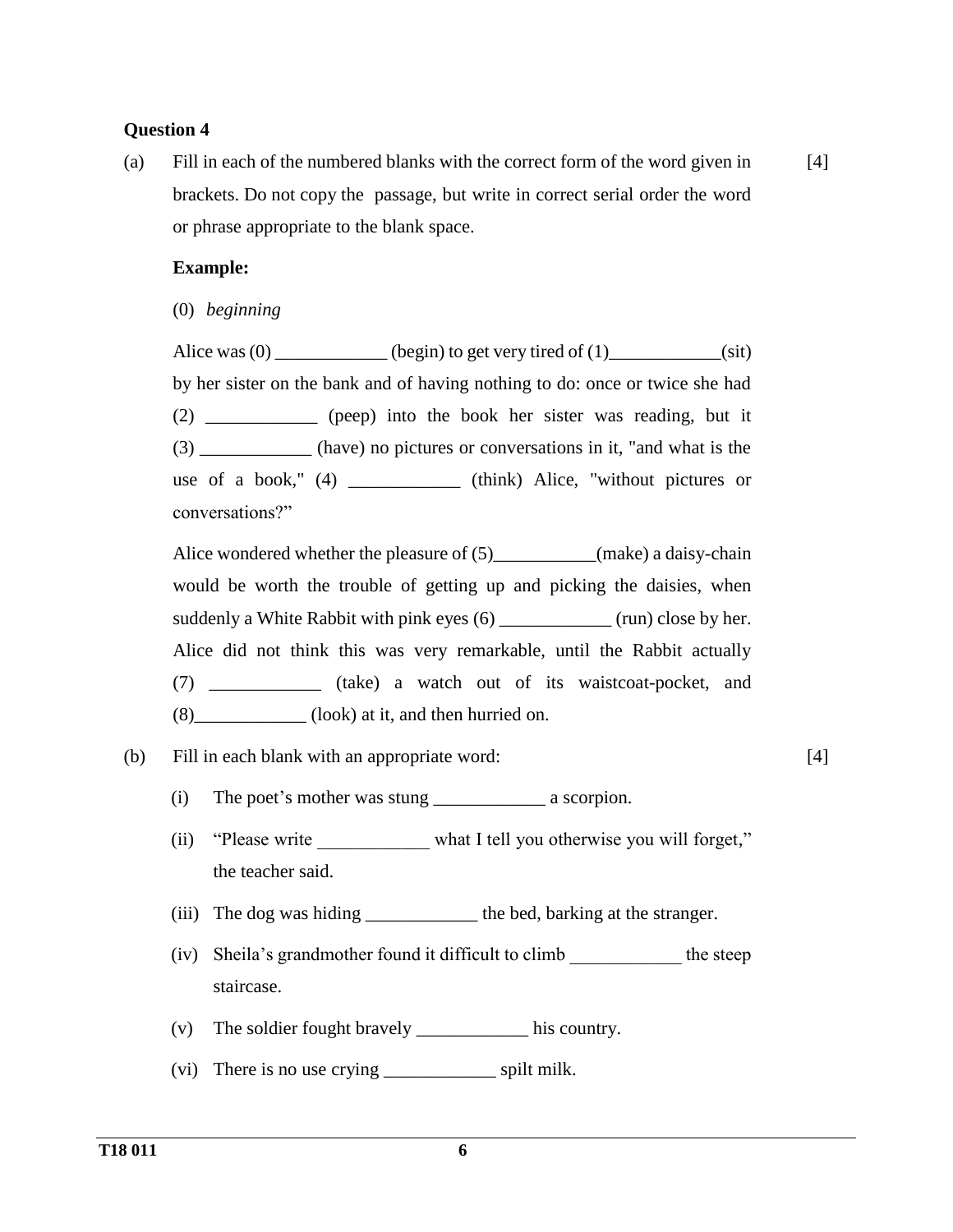- (vii) I don't know what they were arguing \_\_\_\_\_\_\_\_\_\_\_\_ but I could hear angry voices.
- (viii) The school playground is out \_\_\_\_\_\_\_\_\_\_\_\_ bounds for the pupils of the primary school.
- (c) Join the following sentences to make one complete sentence **without using** *and, but* or *so*: [4]
	- (i) They have to go to bed early every night. They are allowed to stay up late on Saturdays.
	- (ii) The children were delighted. The exams had been cancelled.
	- (iii) We are not allowed to play in the sun. We are not allowed to play in the rain.
	- (iv) This is the place. The dog was rescued from its cruel owner.
- (d) Re-write the following sentences according to the instructions given after each. Make other changes that may be necessary, but do not change the meaning of each sentence. [8]
	- (i) She laid the table after she had finished the cooking. (Begin: When…………………)
	- (ii) He is old but still he works hard. (Begin: Despite…………………)
	- (iii) The delivery boy was requested to bring the parcel the next day. (Rewrite using direct speech)
	- (iv) I prefer playing a game to watching television. (Begin: I would rather…………………)
	- (v) Every family has a black sheep. (Begin: There is no…………………)
	- (vi) I have never worn a more ill-fitting suit. (End: ………………… ever worn.)